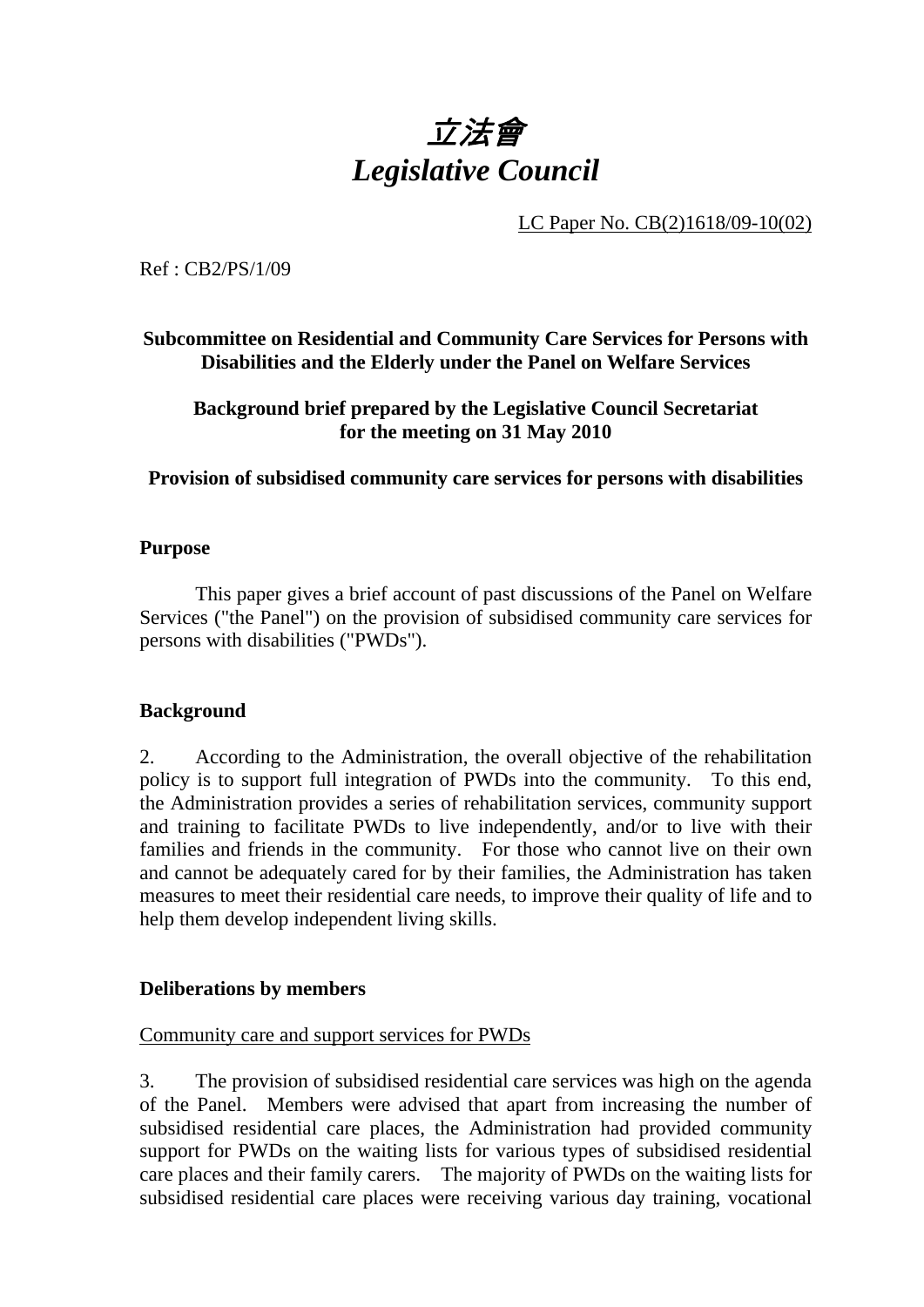rehabilitation and community support services provided by non-governmental organisations ("NGOs") under Social Welfare Department ("SWD")'s subvention. These included services at day activity centres and sheltered workshops, services at supported employment and day care services for persons with severe disabilities, etc. Through the provision of rehabilitation services in accordance with individual needs, PWDs were given the necessary support and assistance which enabled them to continue to live in the community while relieving the burden on and the stress of their families or carers.

4. At the meeting on 14 December 2009 when members discussed the initiatives announced in the Chief Executive's 2009-2010 Policy Address, the Administration advised that at present, the Government provided over 16.300 places for day and vocational rehabilitation training for PWDs and the total expenditure in this respect amounted to over \$760 million in 2008-2009. In 2010-2011, it would provide additional places for pre-school training, day training, vocational rehabilitation and residential care services, in accordance with the directions set out in the 2007 Rehabilitation Programme Plan to strengthen day training and vocational rehabilitation service.

5. Members were further advised that the Administration had introduced a new service mode for enhancement of community support services. In January 2009, SWD set up 16 district support centres for PWDs to provide one-stop service for strengthening the support for PWDs residing in the community and their family members through re-engineering the home-based training and support service. This apart, as undertaken in the 2009-2010 Policy Address, the Administration would expand the service mode of the first Integrated Community Centre for Mental Wellness in Tin Shui Wai across the territory in 2010-2011 to provide district-based, one stop and integrated community support services for persons with mental health problems and their family carers.

# Pilot scheme on home care services for persons with severe disabilities

6. At the meeting on 8 March 2010, the Panel noted that some 6,500 PWDs were on the waiting lists for various types of subsidised residential care service and the situation was most acute for those with severe disabilities. By end-September 2009, the number of persons with severe physical and/or mental disabilities on the waiting lists were 1970 for hostel for severely mentally handicapped persons, 407 for hostel for severely physically handicapped persons and 345 for care and attention home for severely disabled persons. The average waiting time for these services in 2008-2009 was 4.3 years, 9.4 years and 3 years respectively. In the light of this, the Administration advised that, as announced in the 2010-2011 Budget, a one-off funding of \$163 million would be sought under the Lotteries Fund for implementing a three-year pilot scheme on home care services for persons with severe disabilities, which was expected to serve a total of about 540 persons with severe disabilities upon its full operation.